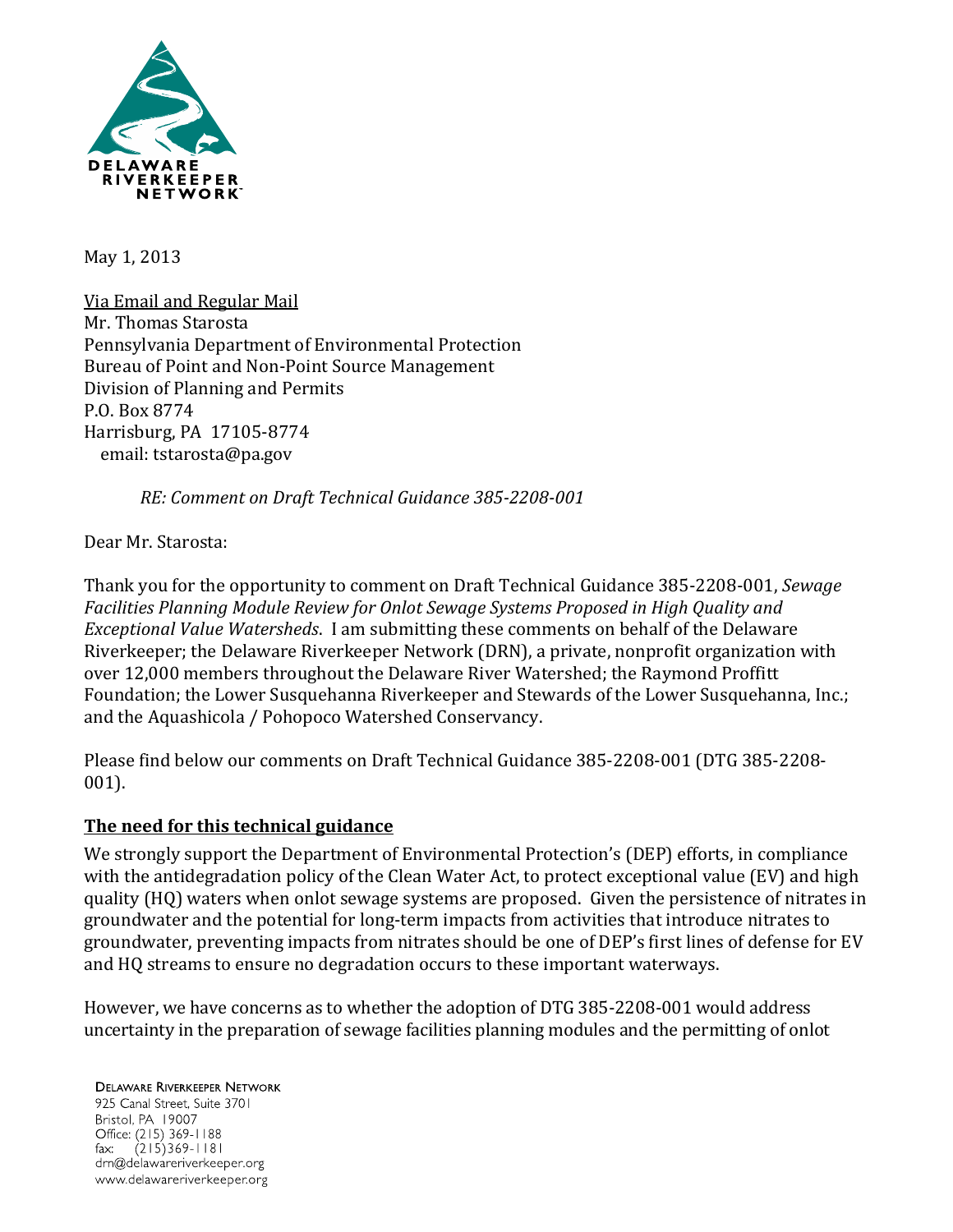sewage systems. We also question whether it would achieve the desired protection for EV and HQ streams.

# **Application of this technical guidance**

DTG 385-2208-001 represents DEP's attempt to address nitrate impacts from onlot sewage treatment systems. The guidance applies only to new individual or community onlot system installations. The policies and practices are recommended for replacement individual or community onlot systems, but not required. We believe this guidance should also be required to apply to replacement onlot systems. Pre-existing sewage systems are allowed to continue to operate in an EV or HQ watershed under all existing applicable permits and approvals. However, new or expanded wastewater treatment facilities that propose new, additional or increased discharges to HQ or EV waters must undergo the antidegradation review. Similarly, replacement onlot systems should also be required to comply with DTG 385-2208-001 for replacement individual or community onlot systems is necessitated, especially when replacement is necessitated by hydraulic overloading of an inadequately sized system.

### **Occurrence of Nitrate**

DEP's review of nitrate levels in Pennsylvania's rivers and streams falls short of providing a true picture of the fate of nitrates in the environment. Regional variation in nitrates in groundwater and surface water can be the result of a variety of factors including the presence or absence of carbon source materials on the soil column. For example, the current low levels of nitrates in forested headwater streams in Pike County, despite the impacts of prevalent onlot systems there, may be resulting from dissolved organic carbon mitigating nitrate impacts. An analysis of variation in groundwater geochemistry as it relates to nitrate reduction as well as in-stream nitrate reduction would be useful and potentially provide protection factors that could be incorporated into DEP's formula for, and more accurately help to determine potential reduction in, nitrate concentrations.

Citing Reese and Lee (1998), DTG 385-2208-001 asserts a downward trend in nitrates in groundwater. However, Reese and Lee concluded that "[t]he presence of a trend at one or even a few monitoring points does not necessarily equate to improving or declining groundwater quality on a regional basis."<sup>1</sup> Reese and Lee further noted that:

Although [Fixed Station Network] monitoring points were selected to be representative of the groundwater basin, the total number of monitoring points nevertheless represents a small portion of regional groundwater. Because the

<sup>1</sup> Reese, S. and Lee, J. 1997. *Summary of Groundwater Quality Monitoring Data (1985 - 1997) from Pennsylvania's Ambient and Fixed Station Network (FSN) Monitoring Program*. Pennsylvania Department of Environmental Protection. Retrieved from

http://www.google.com/url?sa=t&rct=j&q=pa%20dep%20groundwater%20monitoring%20nitrates&source=we b&cd=3&cad=rja&ved=0CDsQFjAC&url=http%3A%2F%2Fwww.dep.state.pa.us%2Fdep%2Fdeputate%2Fwater mgt%2Fwc%2Fsubjects%2Fsrceprot%2Fground%2Fsympos%2Fground\_paper.doc&ei=vKhuUbyqEsPl4AOy24H YAw&usg=AFQjCNGq9-mDFW1wHtTem1meU8gJrYw-ng.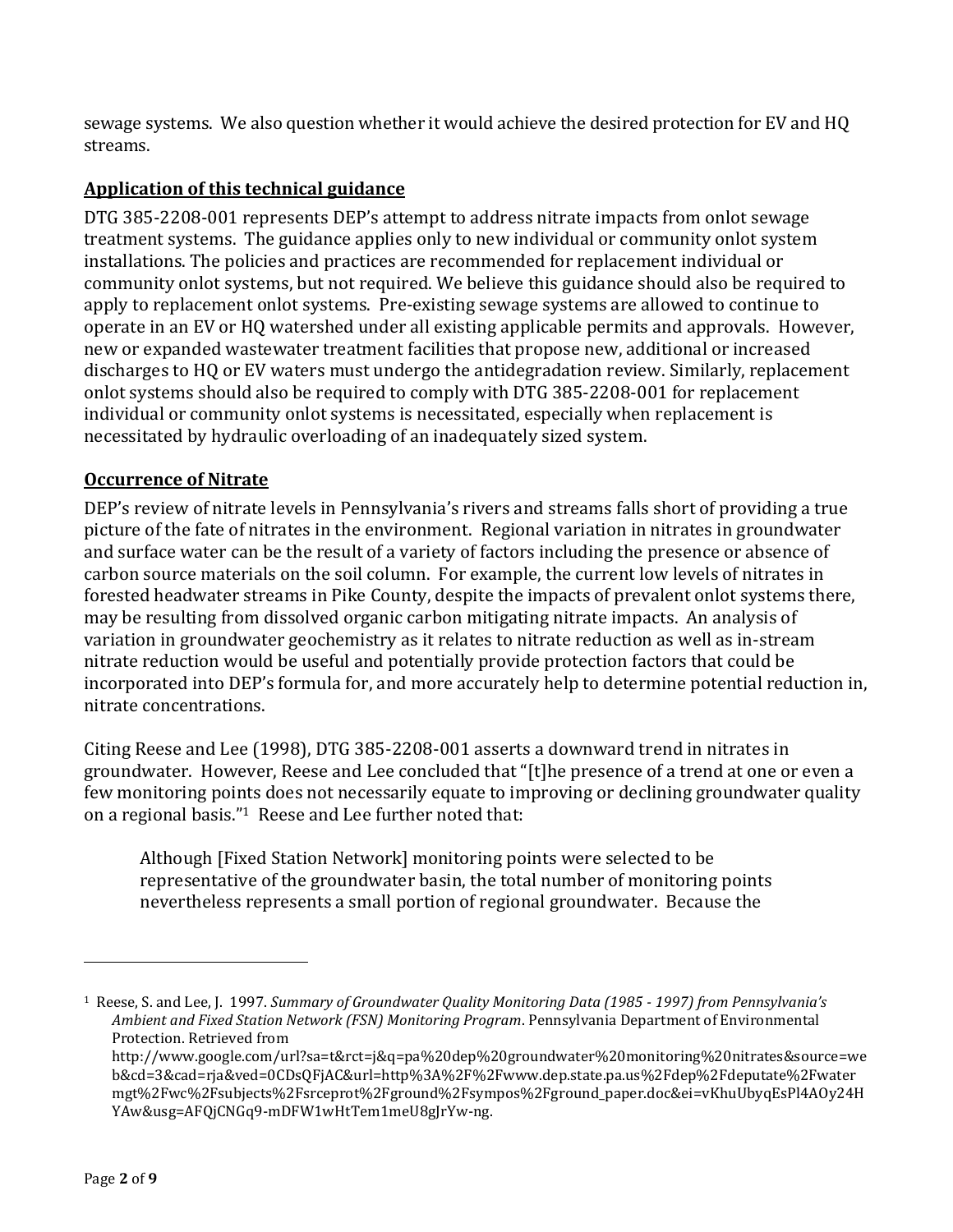monitoring points that underwent trend analysis represent only a small segment of the basin, caution must be taken when interpreting the information on trends.<sup>2</sup>

DEP has had the opportunity to amass data on nitrate levels in groundwater across Pennsylvania through hydrologic analysis that can be required of project sponsors. With data on actual conditions in hand, DEP could have better tailored protection factors regionally or locally. We recommend that DEP undertake an effort to gather background nitrate levels in EV and HQ watersheds before adopting this guidance. This information could be used to identify failing onlot sewage treatment systems with subsurface disposal of treated sewage to a soil absorption field. Failing systems could be replaced and presence of failing systems could be used to in the development of a formula that would reveal the true protection factor need for new systems proposed in areas where nitrates in groundwater are already high.

# **Protection and Maintenance of Water Quality**

DEP proposed evaluation of possible water quality effects due to nitrate contribution from nonpoint sources such as septic systems using a watershed-based approach. Elsewhere, DEP acknowledges that a watershed-based approach requires defining the size of the watershed.<sup>3</sup> However, DTG 385-2208-001 does not specify the watershed scale on which nitrate contributions from nonpoint source will be evaluated. A map delineating Pennsylvania's 10-digit hydrologic unit code (HUC 10) watersheds is included in DTG 385-2208-001, suggesting that DEP plans to work at this level. However, we would recommend working, at a minimum, at HUC-14 or finer scale.

The watershed scale to be used for the purpose of this guidance needs to be clearly defined. We recommend that DEP define the watershed size it will use for this watershed-based approach and make that proposed size available for public comment.

# **BMP requirements and options**

DEP has assigned best management practices (BMPs) protection factors based supposedly on their projected effectiveness in reducing nitrate from septic systems to levels that protect surface water quality. However, the rationale for assigning these values is not provided. Without documentation of the process behind this decision-making, the process for assigning protection factors to BMPs appears subjective. DEP must present a more complete description as to how protection factors for the BMPs presented in DTG 385-2208-001 were developed, as well as the science upon which that decision-making was based.

In addition, the rationale presented for the BMPs assume a starting nitrate concentration for septic effluent of 45 mg/l. However, nitrogen concentration in domestic wastewater can vary widely. The range for total nitrogen in domestic wastewater is given as 20 to 70 mg/L by

<sup>2</sup> *Ibid*.

<sup>3</sup> Bureau of Water Supply and Wastewater Management, 2006. *Pennsylvania DEP'sThree-Year Plan for TMDL Development*. Pennsylvania Department of Environmental Protection. Retrieved from http://www.dep.state.pa.us/dep/deputate/watermgt/wqp/wqstandards/TMDL/TMDL%20Projection.pdf.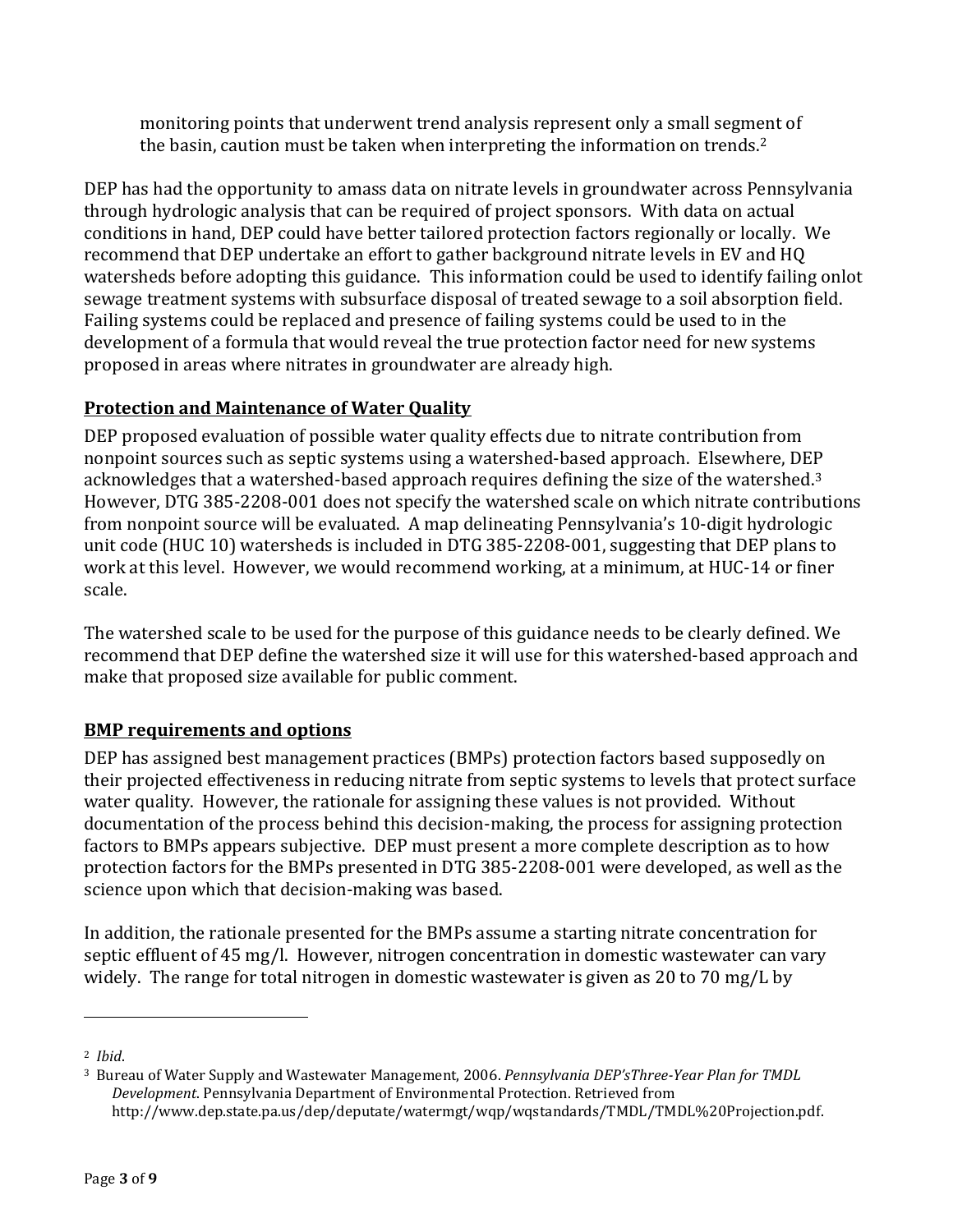Tchobanoglous, et al. (as cited in *Nutrient Control Design Manual: State of Technology Review Report*, EPA/600/R‐09/012, 2009). With this level of variability, the selected protection factor of 45 would prove inadequate and to protect high strength septic effluent to reduce levels of nitrate-N to approximately 1 mg/L. The result would be levels of nitrates in groundwater that can impact and degrade EV and HQ streams. In addition, for onlot systems that produce low strength wastewater, designing to achieve a protection factor of 45 would result in unnecessary cost. We recommend that DEP require the beginning nitrate concentration for septic effluent must be determined to determine whether protection factors are indeed adequate.

### *Onlot system density BMP*

A proposed onlot system must achieve a total protection factor of 45 or more. Under this BMP, which is essentially dilution, a protection factor of 4 is assigned to a one acre lot. However, this does not address the issue of siting of the onlot system within the lot. New development proposed for a 12 acre lot would achieve a protection factor of 46 with no other BMPs required. As a result, one onlot system could be installed. Taking DTG 385-2208-001 alone, no restrictions prevent the developer from installing the onlot system immediately adjacent to an EV or HQ stream, thereby negating the benefit of dilution provided by the 12 acre lot. In this scenario, groundwater flow would move immediately to stream, not though the remaining acreage. Unattenuated nitrogen would effectively degrade the adjacent EV or HQ stream. We recommend that DEP provide additional guidance for onlot density that addresses this issue.

### *Setback Distance BMP*

DEP proposes using setback distance as a BMP in addition to onlot system density, asserting that this BMP accounts for reduction processes other than dilution (onlot system density). But the use of both onlot system density BMP and setback distance BMP would result in double-counting the land within the setback distance that is within the property boundary. We recommends amending this BMP to exclude that portion of the setback distance square footage that is within the property boundary from the total acreage size used to calculate onlot system density if both BMPs are to be applied. This would avoid double counting this area in the development of the protection factor total.

#### *Riparian Forest Buffer BMP*

We applaud DEP's selection of riparian forest buffer as a BMP to protect EV and HQ streams from degradation from onlot sewage systems. However, as proposed, DEP is once again allowing double counting to occur. DTG 385-2208-001 would apply to the installation of new individual or community onlot system installations. Many of these installations would already be associated with earth disturbance activities if one acre or more, and therefore require a permit under 25 Pa. Code §102. For EV and HQ watersheds, 25 Pa. Code §102.14 already requires a 150 foot riparian forest buffer. To achieve this, a project sponsor can protect an existing riparian forest buffer, convert an existing riparian buffer to a riparian forest buffer, or establish a new riparian forest buffer.

DEP is specifically allowing the riparian forested buffer protections that fulfill 25 Pa. Code §102.14 to also count toward the total protection factor value for onlot sewage systems. Whether voluntary or mandatory, a project sponsor can use the full value of the buffer toward determining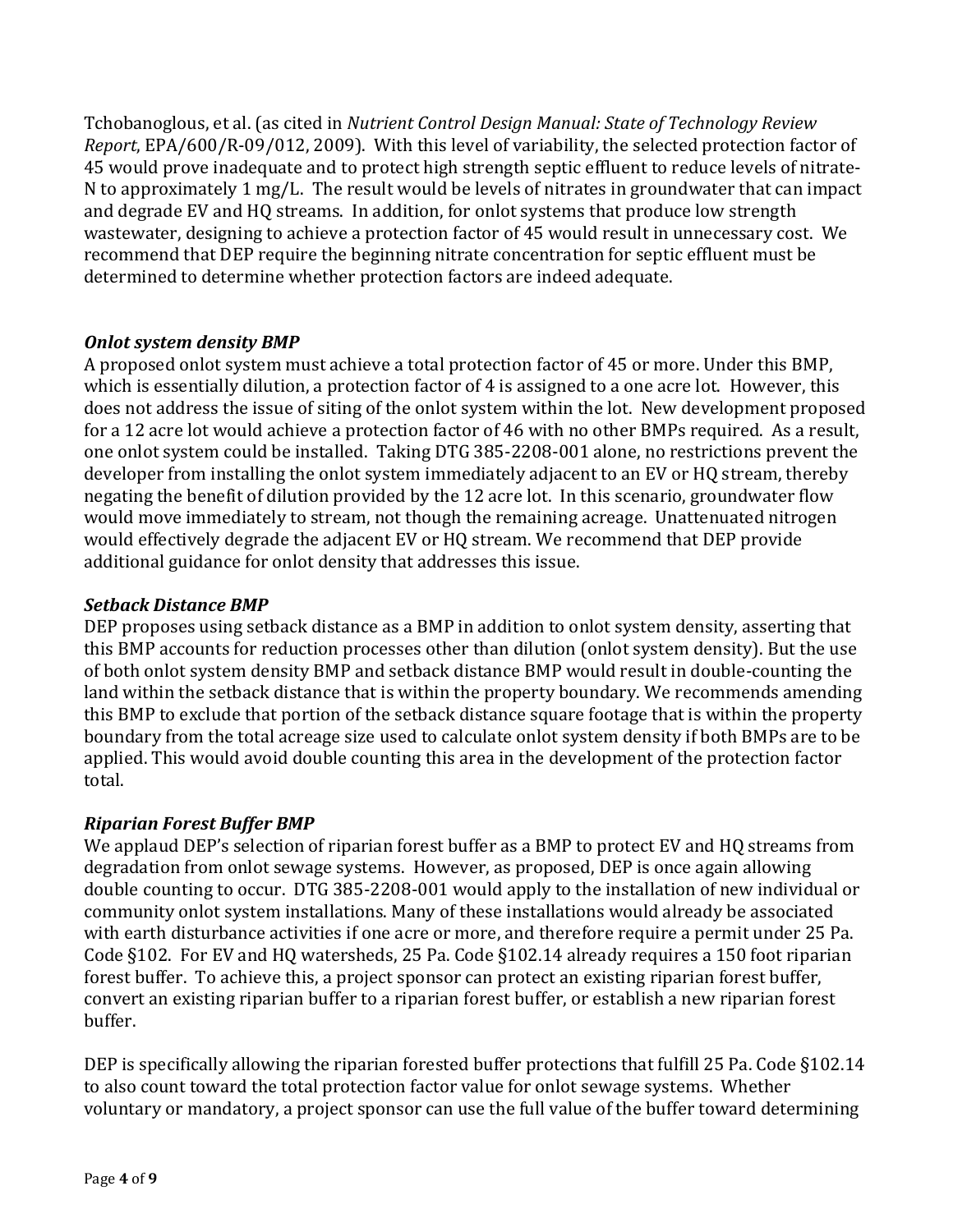the protection factor value. Moreover, 25 Pa. Code §102.14 allows for trading or offsetting credits for buffers. We urge that DEP explicitly state that those any portion of a riparian forested buffer for which the nutrient credits have been traded is ineligible to count toward the protection factor total.

DEP's rationale for the lower protection factors for riparian forest buffers less than 150 feet in width cite Newbold, et al., which found lower efficiencies than the average for similar studies. However, DEP does not address in its protection factors one reason presented by Newbold, et al., as to why they found lower efficiencies: high inputs from upslope sources. Newbold et al. speculated that the studied buffer:

received the convergent flow from an entire basin to the origin of a first-order stream, whereas most previous riparian buffer studies have focused on incremental inputs from lateral flow paths. Headwater streams typically lie in convergent basins with larger contributing area per unit length than do higher order streams.<sup>4</sup>

Following this reasoning, DEP's formula to determine the necessary protection factor total should incorporate a value for location of the stream reach within the watershed. Newbold et al also raise interesting questions about the role of soils types, age of riparian forest buffer and the potential for enhancement of habitat area within the stream to improve uptake and processing of nitrogen. Therefore, we recommend that DEP incorporate watershed reach and soils into its formula for determining the necessary protection factor total. In addition, we suggest in-stream habitat enhancement that could be shown to increase denitrification could also be considered as a BMP.

#### *Riparian Buffer BMP*

DEP assigns a protection factor to riparian forest buffer with a width of 150 feet, which can reliably remove 90% of the nitrate in the subsurface flow. However, DEP only assigns a protection factor of 3.33 for a riparian buffer 150 feet in width, despite removing 70% of the nitrate in the subsurface flow. Following DEP's calculations for assigning a protection factor for a riparian forested buffer, a protection factor of 7 would be appropriate for a riparian buffer 150 feet in width. Similarly, a protection factor of 3 would be assigned to a riparian buffer 100 feet in width.

# *Permeable Reactive Barrier BMP*

DEP assigns a protection factor of 4 to permeable reactive barriers, a higher value than the agency assigns to a riparian forested buffer 100 feet in width or a riparian buffer 150 feet in width, which would have removal efficiencies of 90% and 70%, respectively, according to DTG 385-2208-001. These comparable nitrate removal efficiencies suggest that a riparian forested buffer 100 feet in width or a riparian buffer 150 feet in width at least merit protection factors more in alignment with those assigned to permeable reactive barriers.

<sup>4</sup> Newbold, J. et al. 2010. Water Quality Functions of a 15-year-old Riparian Forest Buffer System. *Journal of the American Water Resources Association* 46:299-310. Retrieved from http://www.stroudcenter.org/about/pdfs/dn\_Newboldetal\_2010\_RiparBuffrArticle.pdf.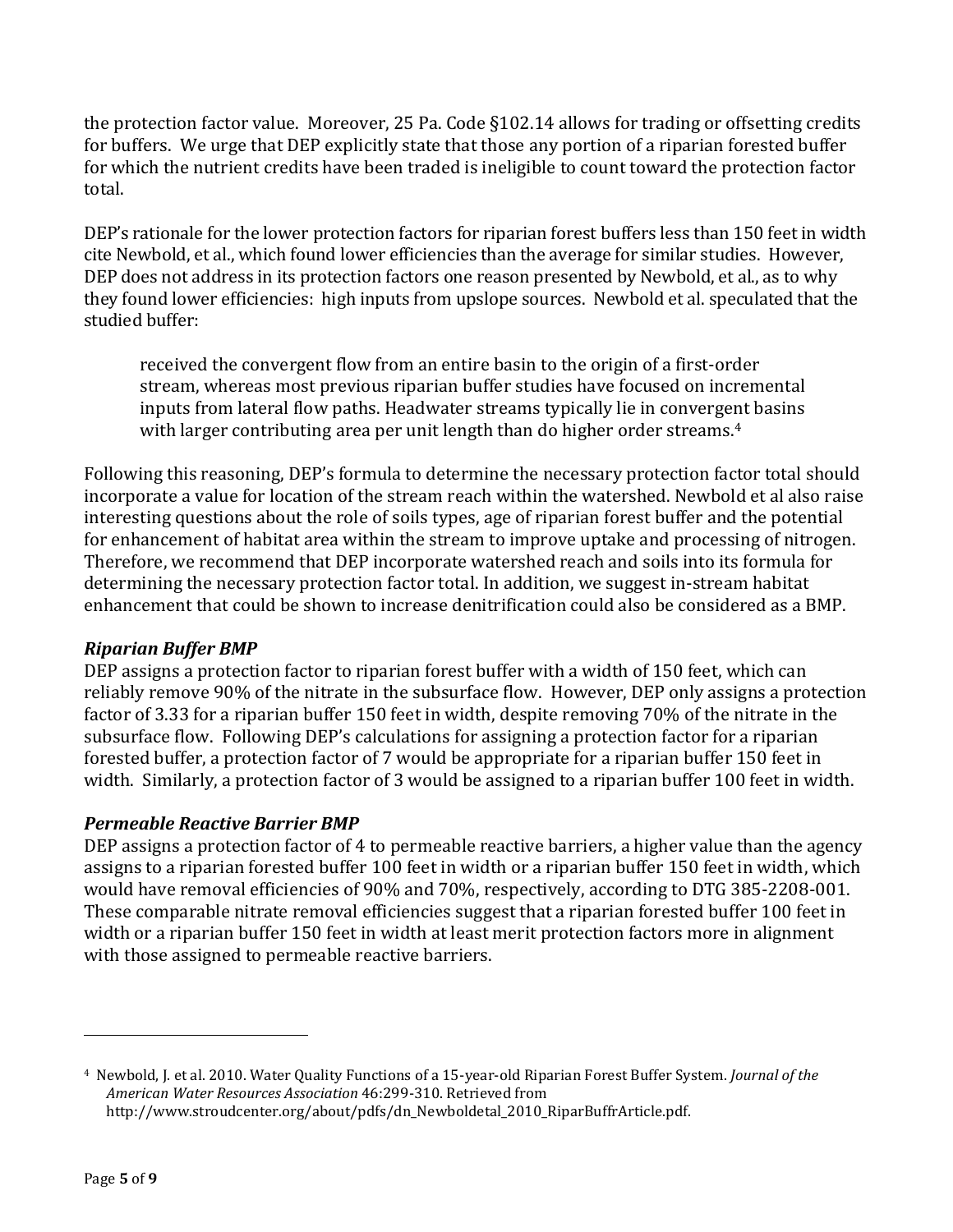It should also be noted that nitrate removal may improve as riparian forests mature. By contrast, permeable reactive barriers have a limited lifespan and are likely to cost more than the predicted range of \$5,000 to \$15,000 per EDU. In laboratory column tests of a core from a 15-year-old permeable reactive barrier in continuous operation, Robertson et al. found that nitrate removal had declined by about 50% compared to year one.<sup>5</sup>

DEP's adoption of permeable reactive barriers as a BMP in this technical guidance relies in part upon the United States Environmental Protection Agency's (EPA's) 2010 recommendation of this technology for reducing nitrate-N in septic effluent. The cited document, *Guidance for Federal Land Management in the Chesapeake Bay Watershed,* EPA/841-R-10-002, has as its primary audience land managers in federal agencies who are responsible for meeting water quality goals and implementing water quality programs on agricultural land. The purpose of the document is "to present an overview of the practices and information resources available for federal land managers and others to achieve water quality goals in the most cost-effective and potentially successful manner." We recommend that DEP instead consider BMPs based upon their suitability or cost effectiveness for use with onlot sewage systems.

### *Denitrifying onlot treatment system technology BMP*

DEP has been reviewing innovative and experimental onlot treatment systems for roughly 20 years. More recently, the agency adopted a technical verification protocol for review of these systems, but DEP has not revised its *Alternate Systems Guidance*, 362-0300-007, for alternate onlot sewage treatment systems since 2003. We recommend that DEP use the development of DTG 385-2208-001 as an opportunity to update and expand approved alternate onlot sewage treatment systems.

Given that eight Pennsylvania counties (Allegheny, Armstrong, Beaver, Delaware, Lancaster, Lehigh, Montgomery and Philadelphia) are projected to be at high or extreme risk for water shortages by 2050 as a result of global warming, we recommend that DEP adopt a policy supporting onlot sewage systems that would improve water sustainability. Such a policy would promote the development of water infrastructure that separates greywater and blackwater for treatment, recovery and reuse. Where feasible, urine separation/diversion systems should be encouraged. DEP's adoption of a policy supporting urine diversion and recycling would result in both water and energy savings.

DEP has assigned advanced onsite denitrifying wastewater treatment technology a protection factor of 2, while qualifying that a proportionally higher protection factor may be awarded if such a system can reliably demonstrate higher nitrogen removal rates.

<sup>5</sup> Robertson, W., Vogan, J. and Lombardo, P. 2008. Nitrate Removal Rates in a 15-Year-Old Permeable Reactive Barrier Treating Septic System Nitrate. *Ground Water Monitoring & Remediation* 28(3)65–72. Retrieved from http://info.ngwa.org/gwol/pdf/pdf/081183177.pdf.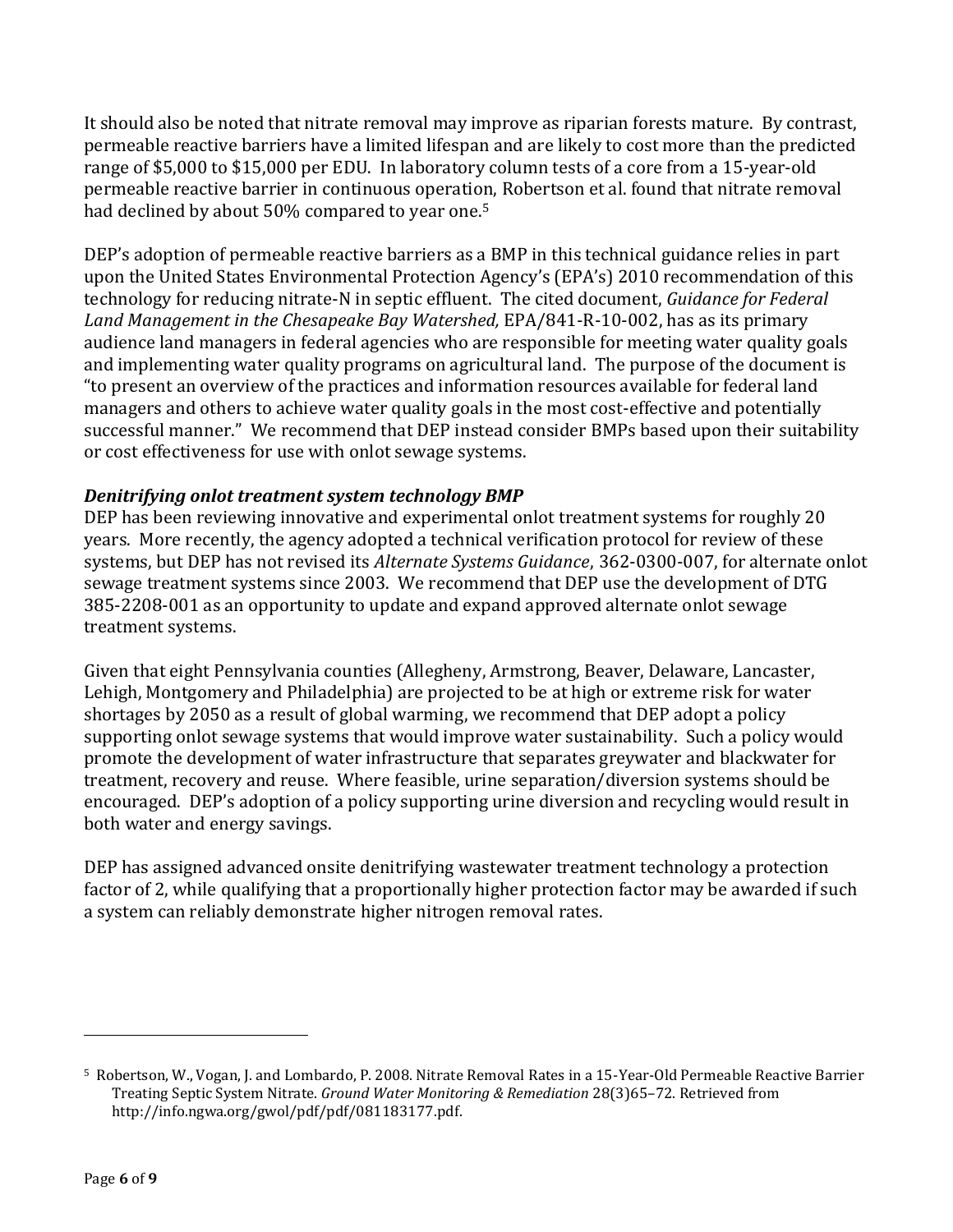The EPA has provided a range of total nitrogen removal rates for onlot treatment system technology.<sup>6</sup> *Table 1. Typical N-removal ranges for managed systems* is reproduced here with technology achieving 80% removal rates highlighted:

| $14010 + 17$ , prometer completed for $14010$ , $10010$ , $10000$ , $1000$ |                                |  |  |  |
|----------------------------------------------------------------------------|--------------------------------|--|--|--|
| <b>Process</b>                                                             | <b>Percent Total N removal</b> |  |  |  |
| <b>RSF</b>                                                                 | $40 - 50$                      |  |  |  |
| <b>RSF</b> with recycle to ST or AUF                                       | $70 - 80$                      |  |  |  |
| ST-FFS with recycle to ST or AUF                                           | $65 - 75$                      |  |  |  |
| <b>SBRa</b>                                                                | $50 - 80$                      |  |  |  |
| SS and removal                                                             | $60 - 80$                      |  |  |  |
| <b>SS-TTR</b>                                                              | $40 - 60$                      |  |  |  |
| <b>ISF-AUF</b>                                                             | $55 - 75$                      |  |  |  |
|                                                                            |                                |  |  |  |

|  |  | Table 1. Typical N-removal ranges for managed systems |  |
|--|--|-------------------------------------------------------|--|
|  |  |                                                       |  |
|  |  |                                                       |  |

<sup>a</sup>Commercially available systems.

Note: RSF = recirculating sand filters; AUF = anaerobic upflow filter; ST = septic tank; FFS = fixed-film system; SBR = sequencing batch reactor; SS = source separation; TT = treatment applied to both systems; R =recombined; ISF = intermittent sand filter.

Higher removal rates for specific systems and configurations have been reported elsewhere. Therefore, we recommend assigning a higher protection factor for denitrifying onlot treatment system technology.

#### *Other BMPs*

DTG 385-2208-001 provides a very limited list of BMPs for onlot systems proposed in EV and HQ watersheds, essentially detailing only three BMPs: dilution, through lot size and setback distance; buffer, either riparian forested or riparian; and permeable reactive barrier. Denitrifying onlot treatment system technology is mentioned, but the low protection factor that has been assigned would probably deter interest in that technology. Constructed wetlands including pretreatment greywater wetlands should also be mentioned.

DEP does retain the discretion to assign protection factors to BMPs not included in this guidance. However, DEP is seeking public comment now on the BMPs included here. The public's opportunity to impact DEP decision-making is now. To ensure full compliance with federal antidegradation policy and full satisfaction of the public participation process in state antidegradation programs and implementation procedures, DEP should offer a more complete range of BMPs for public comment.

# **Planning**

 $\overline{a}$ 

Under DTG 385-2208-001, DEP is relying upon individual municipalities to ensure consistency of proposed sewage facilities with the requirements to protect EV and HQ streams through their official sewage facilities plans. However, as many Pennsylvania municipalities have official

<sup>6</sup> United States Environmental Protection Agency. 2002. Onsite Wastewater Treatment Systems Manual, EPA/625/R-00/008. Retrieved from http://water.epa.gov/aboutow/owm/upload/2004\_07\_07\_septics\_septic\_2002\_osdm\_all.pdf.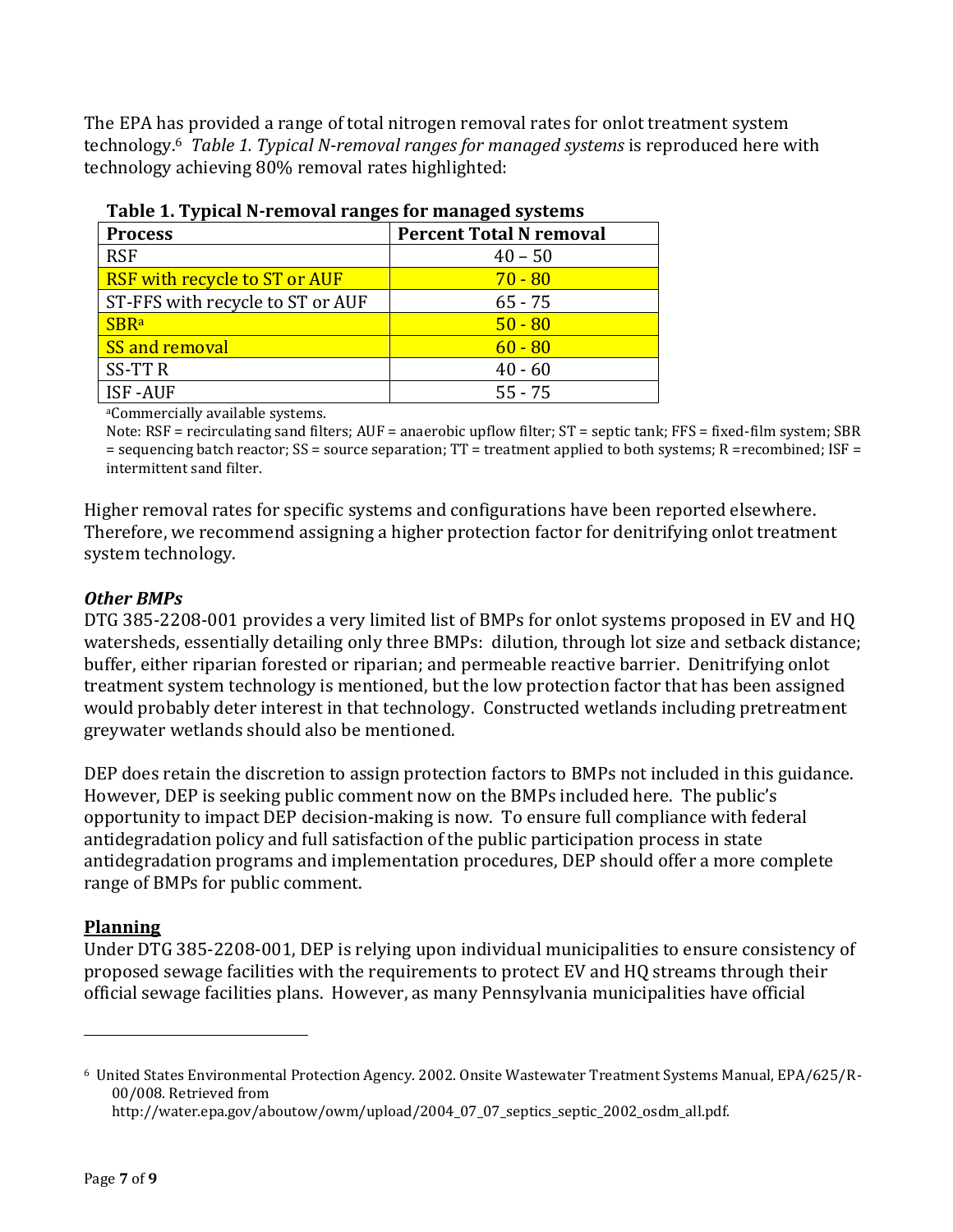sewage facilities plans 20 years old or older,<sup>7</sup> we are concerned that timely and complete compliance with this guidance by municipalities is unlikely, potentially leaving EV and HQ streams open to degradation.

# *Official Plans, Official Plan Update Revisions and Special Studies (when applicable)*

DTG 385-2208-001 allows for the application of a protection factor for a given BMP if that BMP is established by municipal ordinances. However, the adoption of a riparian forest buffer ordinance/riparian buffer ordinance by a municipality presumes the existence or creation of that buffer for the purposes of determining the total protection factor score, regardless of whether the presumed buffer failed or was never planted. This presumption could theoretically result in protection of an EV or HQ stream while allowing for real degradation of EV and HQ waters when onlot sewage systems are proposed. We strongly support the use of riparian forested and riparian buffers to protect EV and HQ streams. However we do not support using only a presumption of riparian forested buffer/riparian buffer ordinance for automatically a protection factor. We recommend ongoing documentation for buffers used to achieve protective factors.

# *Official Plan Revisions, Supplements and Exceptions*

DTG 385-2208-001 relies on Chapter 102 requirements for documentation of buffers. Persons who protect an existing buffer, or convert or establish a buffer, are to provide DEP with buffer documentation within one year of establishment or protection of the buffer; however, no longterm monitoring or evaluation as to the size, health or preservation of the riparian forested buffer/riparian buffer is required.

Chapter 102.14 requires that buffers including access easements must be protected in perpetuity through deed restriction, conservation easement, local ordinance, permit conditions or any other mechanisms that ensure the long-term functioning and integrity of the riparian buffer. However, deed restrictions can be forgotten, easements can be broken, and ordinances and permit conditions can be ignored. DEP should establish a structure that allows for consistent enforcement of buffer protections across Pennsylvania.

DEP proposes facilitating the tracking of riparian buffers and their approval as BMPs through the completion of the Chapter 102 reporting form, whether the buffer is being installed under Chapter 102 or not. We recommend that DEP establish an online directory where data on buffers approved as BMPs under this guidance or for Chapter 102 can be entered. This database should be available to the public and searchable by street address, municipality, county and watershed.

DTG 385-2208-001 adds to the content about which a sewage enforcement officer (SEO) must be knowledgeable. The SEO is responsible for advising an applicant about available options for the planning, design and construction of an individual or community onlot disposal system. To perform these duties under DTG 385-2208-001, the SEO should be able to advise an applicant for an onlot system regarding the condition of streambank, composition and health of the buffer, and measuring percent canopy cover. The SEO will also be responsible for confirming that the vehicle

<sup>7</sup> Pennsylvania Department of Environmental Protection. 2011. *Pennsylvania Act 537 Official Plan Aging*. Retrieved from http://www.portal.state.pa.us/portal/server.pt/community/plan\_status\_maps/10586.